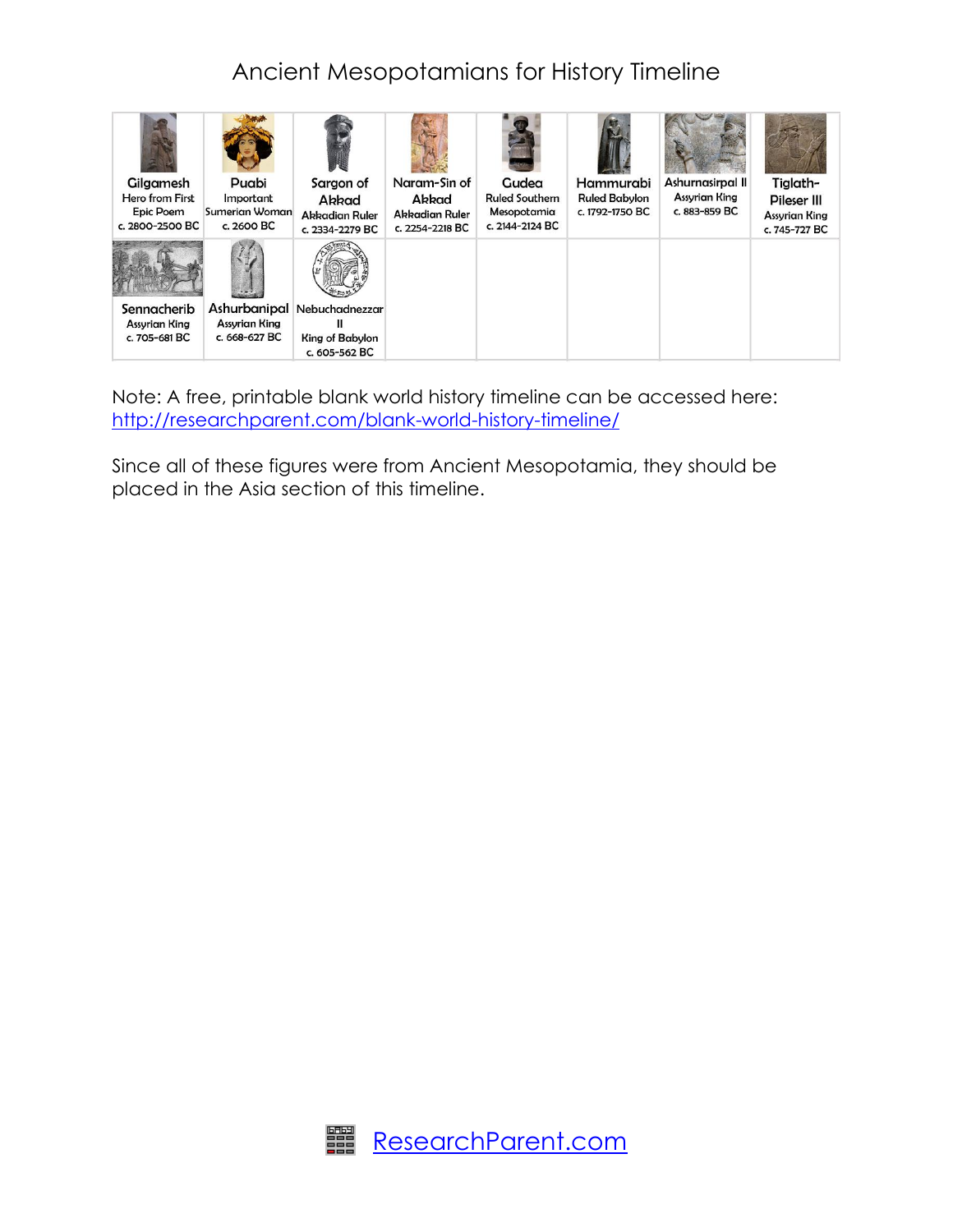## Ancient Mesopotamians for History Timeline



Ancient\_Mesopotamians\_for\_History\_Timeline.pdf by [ResearchParent.com](http://researchparent.com/) is licensed under a [Creative Commons Attribution-ShareAlike 4.0 International](http://creativecommons.org/licenses/by-sa/4.0/)  [License.](http://creativecommons.org/licenses/by-sa/4.0/) This document can be obtained at

<http://researchparent.com/ancient-mesopotamian-cards> and includes material from the following sources:

"Hérosmaîtrisantunlion" by Urban at French Wikipedia - photo by Urban. Licensed under CC BY-SA 3.0 via Commons -

[https://commons.wikimedia.org/wiki/File:H%C3%A9rosma%C3%AEtrisantunlion.jpg#/media/File:H](https://commons.wikimedia.org/wiki/File:H%C3%A9rosma%C3%AEtrisantunlion.jpg#/media/File:H%C3%A9rosma%C3%AEtrisantunlion.jpg) [%C3%A9rosma%C3%AEtrisantunlion.jpg](https://commons.wikimedia.org/wiki/File:H%C3%A9rosma%C3%AEtrisantunlion.jpg#/media/File:H%C3%A9rosma%C3%AEtrisantunlion.jpg)

"Ur excavations (1900) (14580924750)" by Internet Archive Book Images -

https://www.flickr.com/photos/internetarchivebookimages/14580924750/Source book page: https://archive.org/stream/urexcavations191319join/urexcavations191319join#page/n268/mode /1up. Licensed under No restrictions via Commons -

[https://commons.wikimedia.org/wiki/File:Ur\\_excavations\\_\(1900\)\\_\(14580924750\).jpg#/media/File:](https://commons.wikimedia.org/wiki/File:Ur_excavations_(1900)_(14580924750).jpg#/media/File:Ur_excavations_(1900)_(14580924750).jpg) [Ur\\_excavations\\_\(1900\)\\_\(14580924750\).jpg](https://commons.wikimedia.org/wiki/File:Ur_excavations_(1900)_(14580924750).jpg#/media/File:Ur_excavations_(1900)_(14580924750).jpg)

"Sargon of Akkad" by Photograph: Iraqi Directorate General of Antiquities - Encyclopedia Britannica Online.. Licensed under Public Domain via Commons -

[https://commons.wikimedia.org/wiki/File:Sargon\\_of\\_Akkad.jpg#/media/File:Sargon\\_of\\_Akkad.jp](https://commons.wikimedia.org/wiki/File:Sargon_of_Akkad.jpg#/media/File:Sargon_of_Akkad.jpg) [g](https://commons.wikimedia.org/wiki/File:Sargon_of_Akkad.jpg#/media/File:Sargon_of_Akkad.jpg)

"Stele Naram Sim Louvre Sb4" by Unknown - Jastrow (2005). Licensed under Public Domain via Commons -

[https://commons.wikimedia.org/wiki/File:Stele\\_Naram\\_Sim\\_Louvre\\_Sb4.jpg#/media/File:Stele\\_Na](https://commons.wikimedia.org/wiki/File:Stele_Naram_Sim_Louvre_Sb4.jpg#/media/File:Stele_Naram_Sim_Louvre_Sb4.jpg) [ram\\_Sim\\_Louvre\\_Sb4.jpg](https://commons.wikimedia.org/wiki/File:Stele_Naram_Sim_Louvre_Sb4.jpg#/media/File:Stele_Naram_Sim_Louvre_Sb4.jpg)

"Gudea of Lagash Girsu" by Marie-Lan Nguyen (2011). Licensed under Public Domain via Commons -

[https://commons.wikimedia.org/wiki/File:Gudea\\_of\\_Lagash\\_Girsu.jpg#/media/File:Gudea\\_of\\_La](https://commons.wikimedia.org/wiki/File:Gudea_of_Lagash_Girsu.jpg#/media/File:Gudea_of_Lagash_Girsu.jpg) [gash\\_Girsu.jpg](https://commons.wikimedia.org/wiki/File:Gudea_of_Lagash_Girsu.jpg#/media/File:Gudea_of_Lagash_Girsu.jpg)

"P1050771 Louvre code Hammurabi bas relief rwk" by Mbzt - Own work. Licensed under CC BY 3.0 via Commons -

[https://commons.wikimedia.org/wiki/File:P1050771\\_Louvre\\_code\\_Hammurabi\\_bas\\_relief\\_rwk.JP](https://commons.wikimedia.org/wiki/File:P1050771_Louvre_code_Hammurabi_bas_relief_rwk.JPG#/media/File:P1050771_Louvre_code_Hammurabi_bas_relief_rwk.JPG) [G#/media/File:P1050771\\_Louvre\\_code\\_Hammurabi\\_bas\\_relief\\_rwk.JPG](https://commons.wikimedia.org/wiki/File:P1050771_Louvre_code_Hammurabi_bas_relief_rwk.JPG#/media/File:P1050771_Louvre_code_Hammurabi_bas_relief_rwk.JPG)

"Ashurnasirpal2 stele" by ChrisO (Own work). Licensed under Public Domain via Commons [https://commons.wikimedia.org/wiki/File:Ashurnasirpal2\\_stele.jpg#/media/File:Ashurnasirpal2\\_ste](https://commons.wikimedia.org/wiki/File:Ashurnasirpal2_stele.jpg#/media/File:Ashurnasirpal2_stele.jpg) [le.jpg](https://commons.wikimedia.org/wiki/File:Ashurnasirpal2_stele.jpg#/media/File:Ashurnasirpal2_stele.jpg)

"Tilglath pileser iii". Licensed under Public Domain via Commons [https://commons.wikimedia.org/wiki/File:Tilglath\\_pileser\\_iii.jpg#/media/File:Tilglath\\_pileser\\_iii.jpg](https://commons.wikimedia.org/wiki/File:Tilglath_pileser_iii.jpg#/media/File:Tilglath_pileser_iii.jpg)